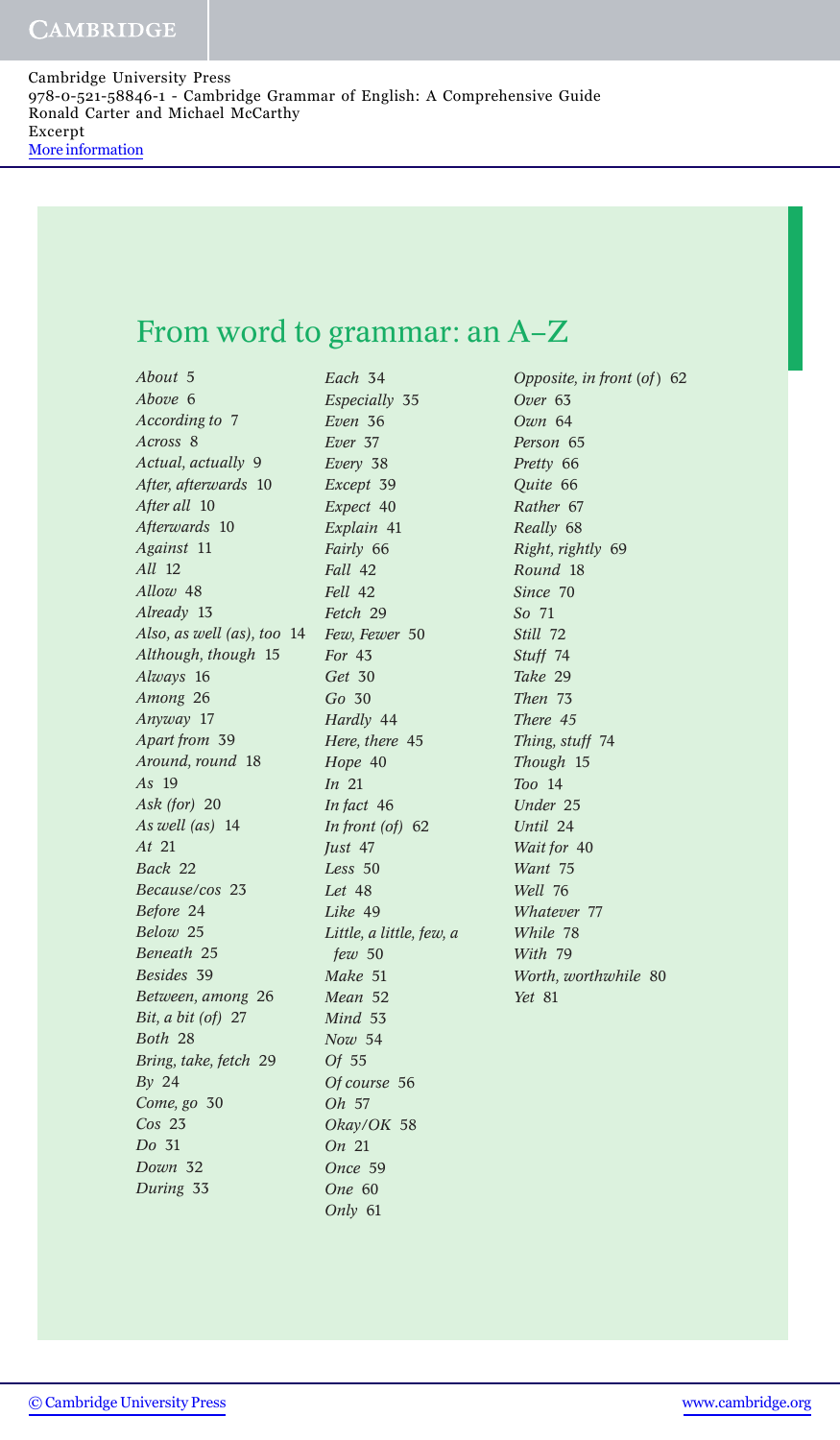The individual words described here have been selected for special attention because they are:

- very frequent in everyday language
- often polysemous (that is, they have more than one meaning)
- individual in some way in their grammar, possessing characteristics that are worthy of particular note
- known to be difficult for learners of English and often lead to errors.

#### *ABOUT* **5**

#### **Preposition** *about* **5a**

The most frequent meaning of *about* as a preposition is 'on the subject of' or 'connected with':

*Er, I'm not too sure about that.*

*He became very anxious about the condition of two of his patients.*

*We've only just started making enquiries about him.*

*I've already told you what I feel about the appointment.*

*Why is she always going on about it?*

A less frequent use is as a synonym of *round* or *around*:

*The dog was running about the garden all day.*

*About* can be contrasted with *on*, which focuses on more specific and detailed content:

*He gave a lecture about Karl Marx.*

*She gave a lecture on the position of English adverbs in spoken language.*

#### **Adverb** *about* **5b**

*About* is used as an adverb in expressions of time, number and quantity. It is used to express approximation and can be replaced by *around*. It also occurs in the phrase *round about*. It is more common in spoken than in written English:

*I'll see you about six then?*

*That was about six years ago wasn't it?*

*The suspect was about 1.7 metres tall.*

*The main changes took place round about 1860 at the time of the shift away from agriculture as main source of employment.*

| 21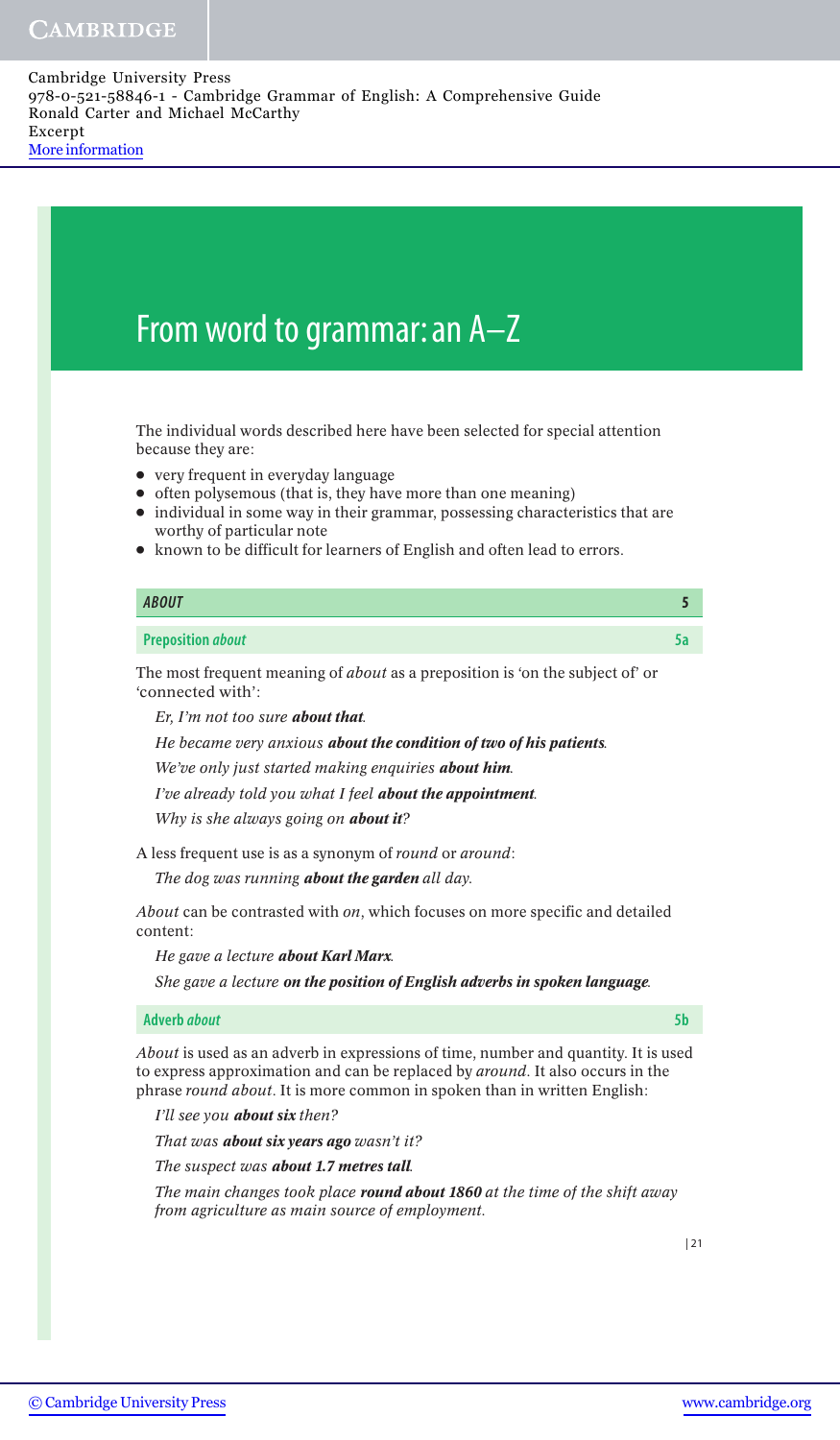*About* is rare without a complement. Particular uses are: *Is John about?* (Is John here/in the neighbourhood/in town?) *There's a lot of flu about at the moment.*

## A–Z 18 *Around*, *round*

# **Û**103b Approximations

#### *Be about to* **5c**

*Be about to* means 'be on the verge of doing something': *We were just about to leave. She looks as if she's about to burst into song.*

**Common spoken uses of** *about* **5d**

*About* is common in spoken English when a speaker is orienting a listener to a topic: *About that car of yours, do you still want to sell it?*

*About Fran, she can call in to see your grandmother, can't she?*

*What about* is common in questions when the speaker points out something or wishes to orient the listener to a topic:

*What about all the cuts in education and in housing? What about Andreas? Isn't he coming with us?*

*What about*, *how about*, and very informally, *how's about* are commonly used to make suggestions:

*What about moving that bookshelf into the other room? It would give us a bit more space.*

*How about an ice-cream?*

*How's about going to Kyoto for the day?*

#### **Û**421a *What about, what if, how about*

#### *About* after nouns **5e**

Some common nouns are frequently followed by *about*. These include:

*anxiety argument assertion assumption complaint concern debate discussion doubt*

*enquiry feeling fuss idea information joke misgiving news point qualm*

*question reservation scepticism speculation statement story talk uncertainty worry*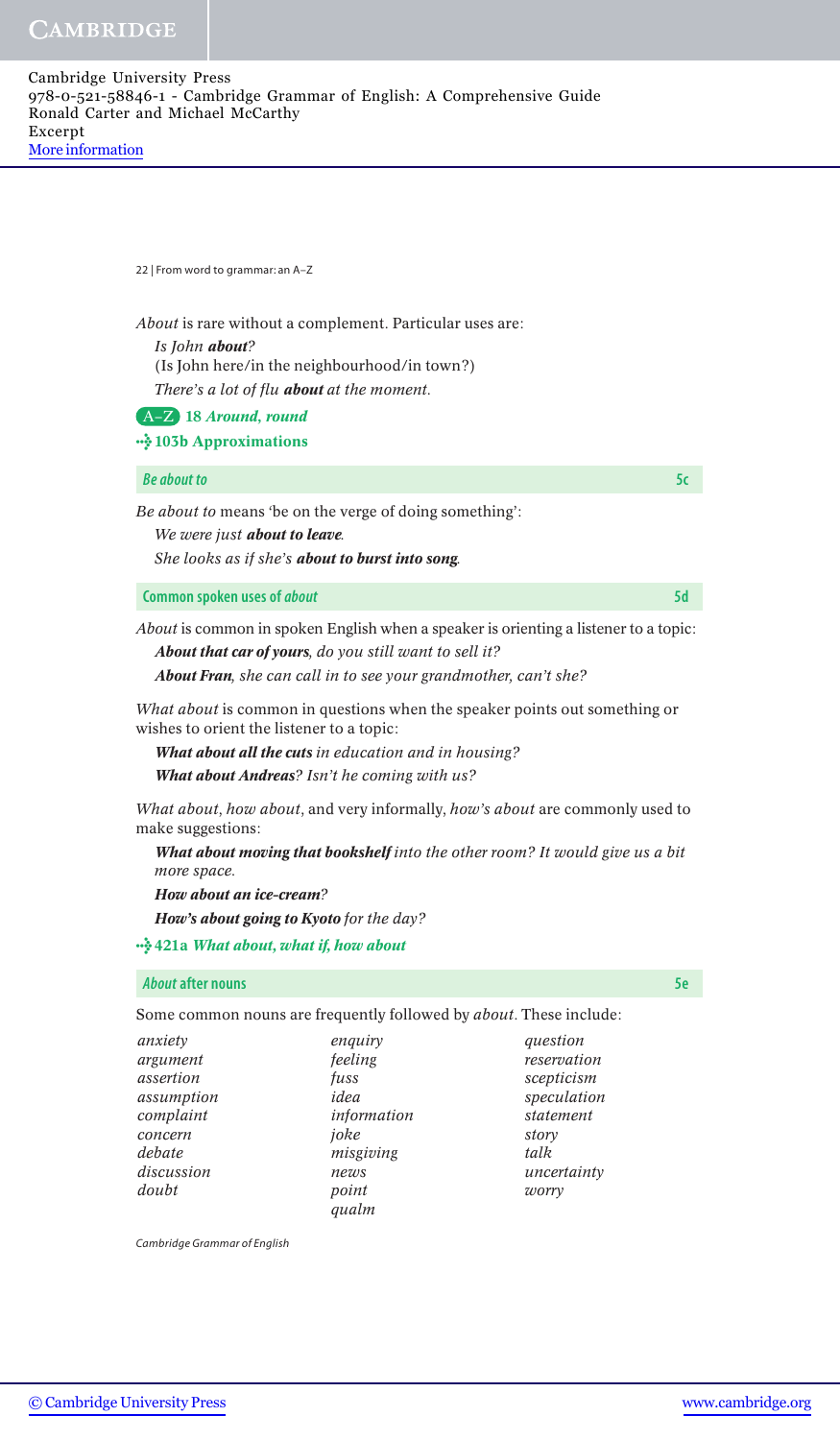*It is dangerous to make too many assumptions about basic cognitive processes. She's always making a fuss about our bedrooms being untidy. Is there any news about the people trapped in that avalanche?*

| About after verbs                                                       |                                                                                                                                                                                                                                                                                                                                                                                                                                                                                                                                                  |                                                                              | 5f |
|-------------------------------------------------------------------------|--------------------------------------------------------------------------------------------------------------------------------------------------------------------------------------------------------------------------------------------------------------------------------------------------------------------------------------------------------------------------------------------------------------------------------------------------------------------------------------------------------------------------------------------------|------------------------------------------------------------------------------|----|
|                                                                         | Many common verbs are followed by <i>about</i> . They include:                                                                                                                                                                                                                                                                                                                                                                                                                                                                                   |                                                                              |    |
| agonise<br>ask<br>bother<br>care<br>chat<br>complain<br>enquire<br>feel | forget<br>fret<br>hear<br>know<br>learn<br>moan<br>quibble<br>read<br>They <b>agonised</b> for ages <b>about</b> changing their car.                                                                                                                                                                                                                                                                                                                                                                                                             | reminisce<br>speak<br>speculate<br>talk<br>think<br>wonder<br>worry<br>write |    |
| management.                                                             | More and more people are beginning to speculate about a change of                                                                                                                                                                                                                                                                                                                                                                                                                                                                                |                                                                              |    |
| About is used after complain:<br>goods they had bought.<br>had bought.) | About is not used with the verb discuss:<br>We wanted to discuss the arrangements for Chinese New Year.<br>(We wanted to discuss about the arrangements for Chinese New Year.)<br>I wanted to <b>discuss</b> ways of improving the essay.<br>Note, however, that <i>about</i> is used with the noun <i>discussion</i> :<br><b>Discussions about</b> the situation took place yesterday.<br>They didn't know what to do when people came to <b>complain about</b> the<br>(They didn't know what to do when people came to complain the goods they |                                                                              |    |
| <b>About after adjectives</b>                                           |                                                                                                                                                                                                                                                                                                                                                                                                                                                                                                                                                  |                                                                              | 5g |
|                                                                         | Many common adjectives are followed by about. They include:                                                                                                                                                                                                                                                                                                                                                                                                                                                                                      |                                                                              |    |
| apprehensive<br>blasé<br>cautious<br>concerned                          | fussy<br>happy<br>knowledgeable<br>nervous                                                                                                                                                                                                                                                                                                                                                                                                                                                                                                       | snobbish<br>sorry<br>sure<br>unhappy                                         |    |

*The minister was far too blasé about public opinion and in the end the media*

*upset uptight worried*

**<sup>1</sup>** 539 Glossary for any unfamiliar terms

*coy*

*enthusiastic excited*

*forced his resignation.*

*She's very nervous about flying in charter aircraft.*

*optimistic pessimistic sceptical*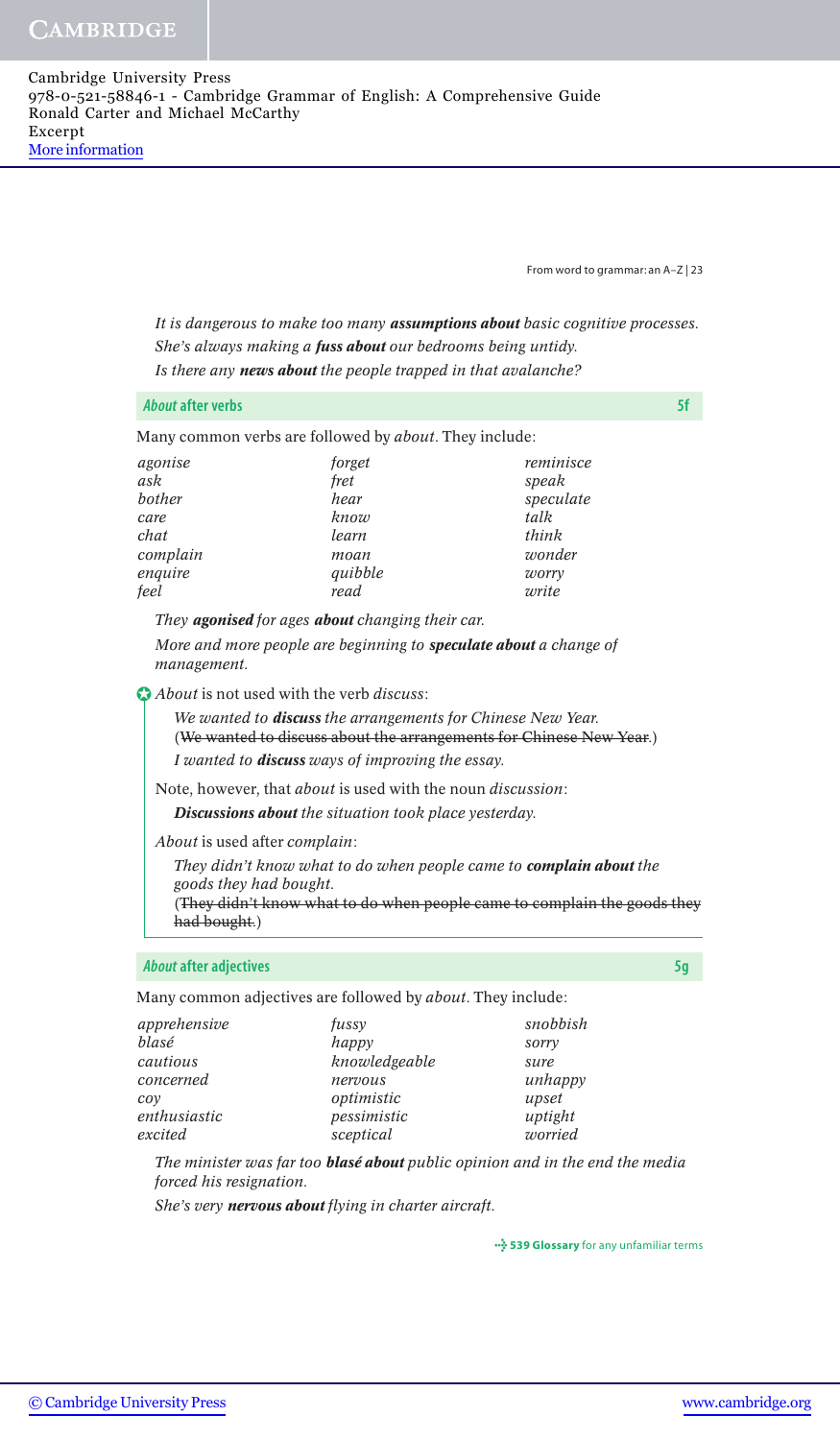*Ah, I'm really sorry about this. She is more worried than she should be about her exam results.*

| <b>ABOVE</b>             |  |
|--------------------------|--|
|                          |  |
| <b>Preposition above</b> |  |

*Above* means 'higher than'. It has a meaning that is close to the preposition *over*. Its opposites are *below* and *beneath*. In both the following sentences *over* can be substituted for *above*:

*There was a faded sign above the door.*

*Once the plane got above the clouds and levelled out, they started to relax.*

*Above* is preferred when things are at an upper level:

```
They lived in a small bungalow above the village.
(They lived in a small bungalow over the village.)
```
*Above* can only be used when there is no contact between the people or things referred to. *Over* or *on top of* have a more general meaning and can be used whether or not one person or thing touches or covers another:

*He put a light plastic raincoat over his jacket.*  (or: on top of his jacket) (He put a light plastic raincoat above his jacket.)

*Above* can be used to refer to a higher part, usually of a building, or to a higher structure or place. It can also be used to refer to an increase in size or scale:

*Nairobi is about 2000 metres above sea level.*

*Their performance was distinctly above average.*

*Above* is also used metaphorically, often meaning 'a long way from' or 'is superior to'. It can also have a sense of being difficult to understand. *Beyond* is also possible in such phrases:

*She is above suspicion and above reproach.*

*I'm afraid that type of mathematics is all rather above me.*

*Above* **modifying nouns 6bb** 

*Above* can be used in writing as a premodifier to refer to something which has already been mentioned in the text. The fixed phrase *the above* means 'the foregoing text'. *Below* cannot be used in this way as a premodifier, and *the below* is not possible:

*As we can see from the above figures, the profits are likely to be significantly lower this year.*

*As we have argued in the above, the results are not convincing.*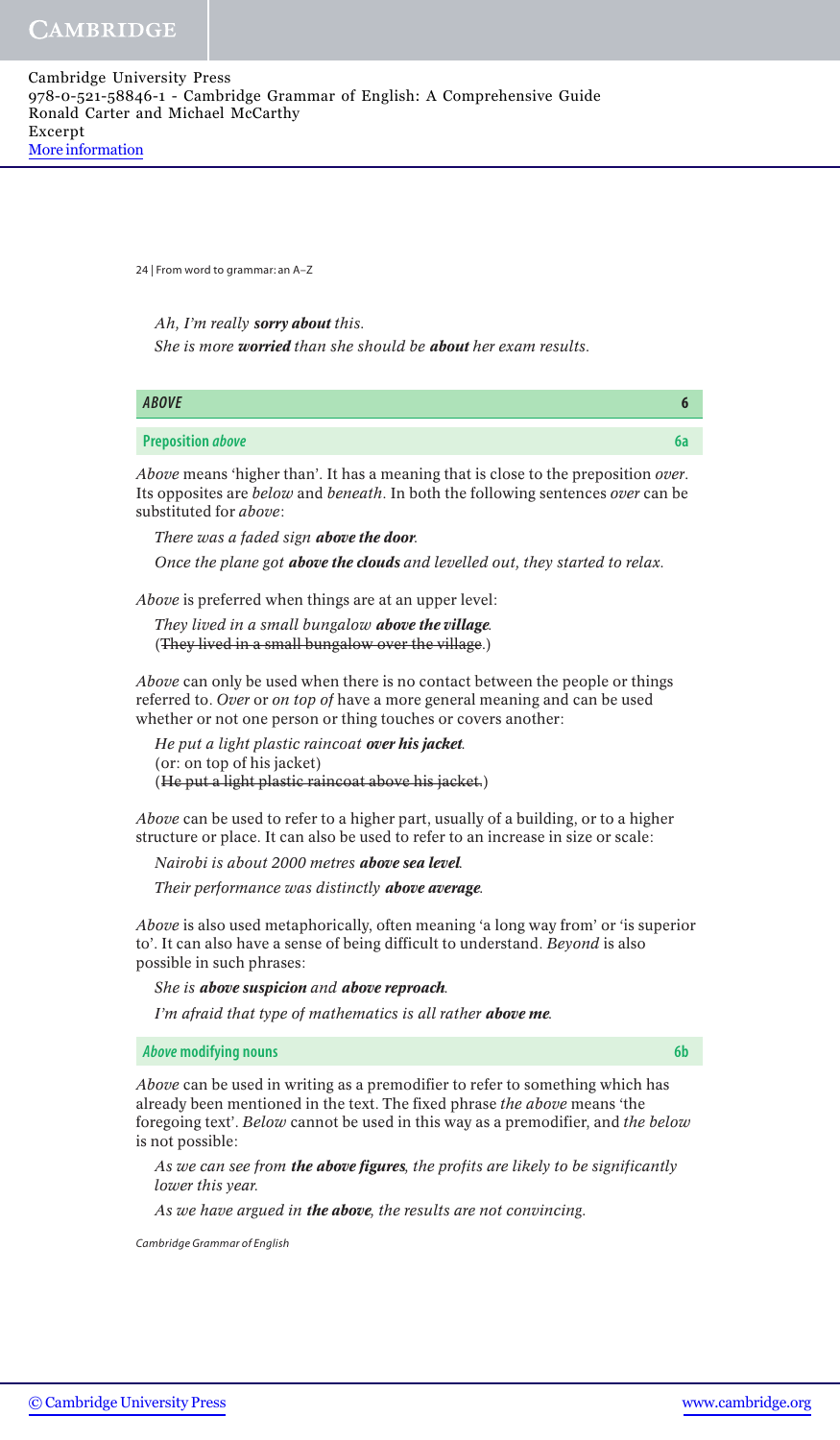Both *above* and *below* can postmodify a noun:

*There was noise coming from the room above, so I couldn't sleep.*

*The picture below is a striking example of new methods of advertising.*

✪*Above* is not normally used with numbers. *Over* is normally preferred:

*You can only buy alcoholic drinks here if you are over 18.*

(You can only buy alcoholic drinks here if you are above 18.)

*It'll cost over a thousand pounds to repair.*

A–Z 25 *Below*; 63 *Over*

*ACCORDING TO* **7**

*According to* **meaning 'as reported' 7a**

The most frequent use of *according to* is when reference is made to external evidence to support a statement or an opinion:

*According to the safety experts, it was all right when they left it.*

*It's the same in every block, according to Cliff, the caretaker.*

*This delay, according to Mr Mckay, probably violated federal law.*

*It's going to be delayed, according to what Nick told us.*

*According to* is frequently used to refer to statistics, official reports, surveys, opinion polls, studies, research, etc., especially in more formal contexts:

*According to a recent report by the National Food Alliance, children are being saturated with advertisements for sugar-rich confectionery.*

*And regional government, according to a poll taken last month by Gallup, attracts the support of less than one in three of the public.*

✪ Note that *according to* refers to evidence from someone or somewhere else. As such, it usually has a third person referent. It cannot be used to refer to one's own views or statements:

*In my opinion all those sites should be made green-field sites.* (According to me/according to my opinion, all those sites should be …)

*According to* **meaning 'in agreement with' 7b**

*According to* is also used to mean 'in line with', 'in harmony with' or 'depending on'. In this meaning it is most typically not used in front position:

*And is it all going according to plan so far?*

**<sup>1</sup>** 539 Glossary for any unfamiliar terms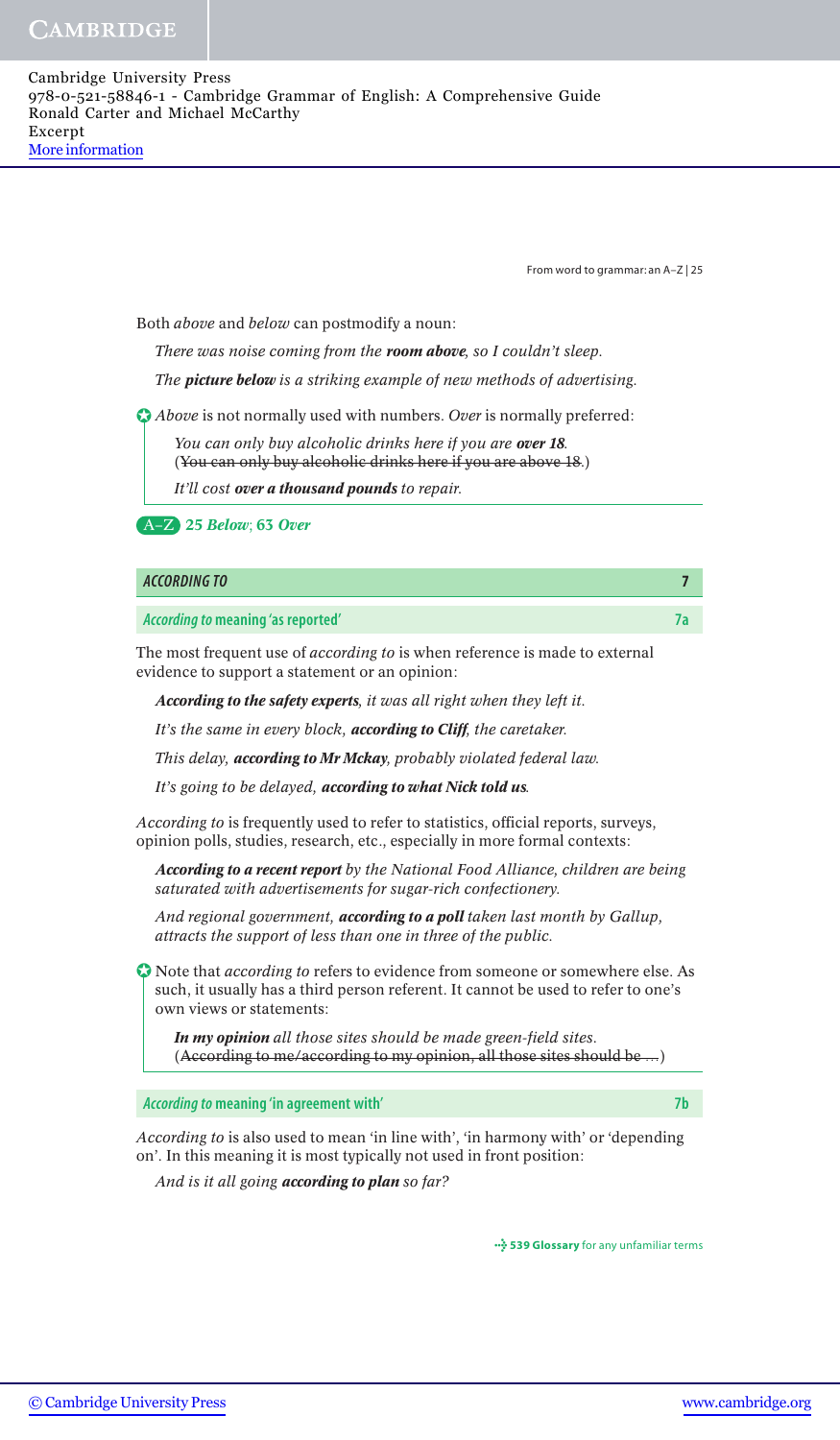*If the police acted according to the law, then they should arrest him.*

[talking about placing people on a salary scale] *I'm sure they probably grade people according to their experience.*

*Prices vary very slightly according to whether you want 'hotel' or 'hostel' service.*

A closely related phrase is *in accordance with*, which is used in formal, written contexts to mean 'in obedience to', or 'strictly following (rules and regulations)':

*The Socialist government, elected in 1994, resigned in December, but, in accordance with the constitution, the President had to call on the Socialist party to form another government.*

## *ACROSS* **8**

*Across* is used as a preposition and as an adverb:

*It's just not enough time to get across London.* (preposition) [giving directions]

A: *You keep going down until you get to the massive traffic-light complex. You know you're at it. It's sort of bright and there's a big main road running across.*  B: *Right.* 

(adverb)

✪*Across* is not a verb. The verb form is *cross*:

*Every time you cross the road, you're worried you're going to get knocked over.*

(Every time you across the road, you're worried you're going to get knocked over.)

*Across* can be used to indicate movement or position relative to two sides or extremes of something:

[referring to a newspaper article] *In the paper there's somebody who's going to swim across the Atlantic four thousand miles.*

*She sat facing me across the table.*

When indicating position relative to another person or thing, with the meaning of 'opposite', 'on the other side of the road to', *across* is used with *from*:

*The Town Hall is across from the cathedral.*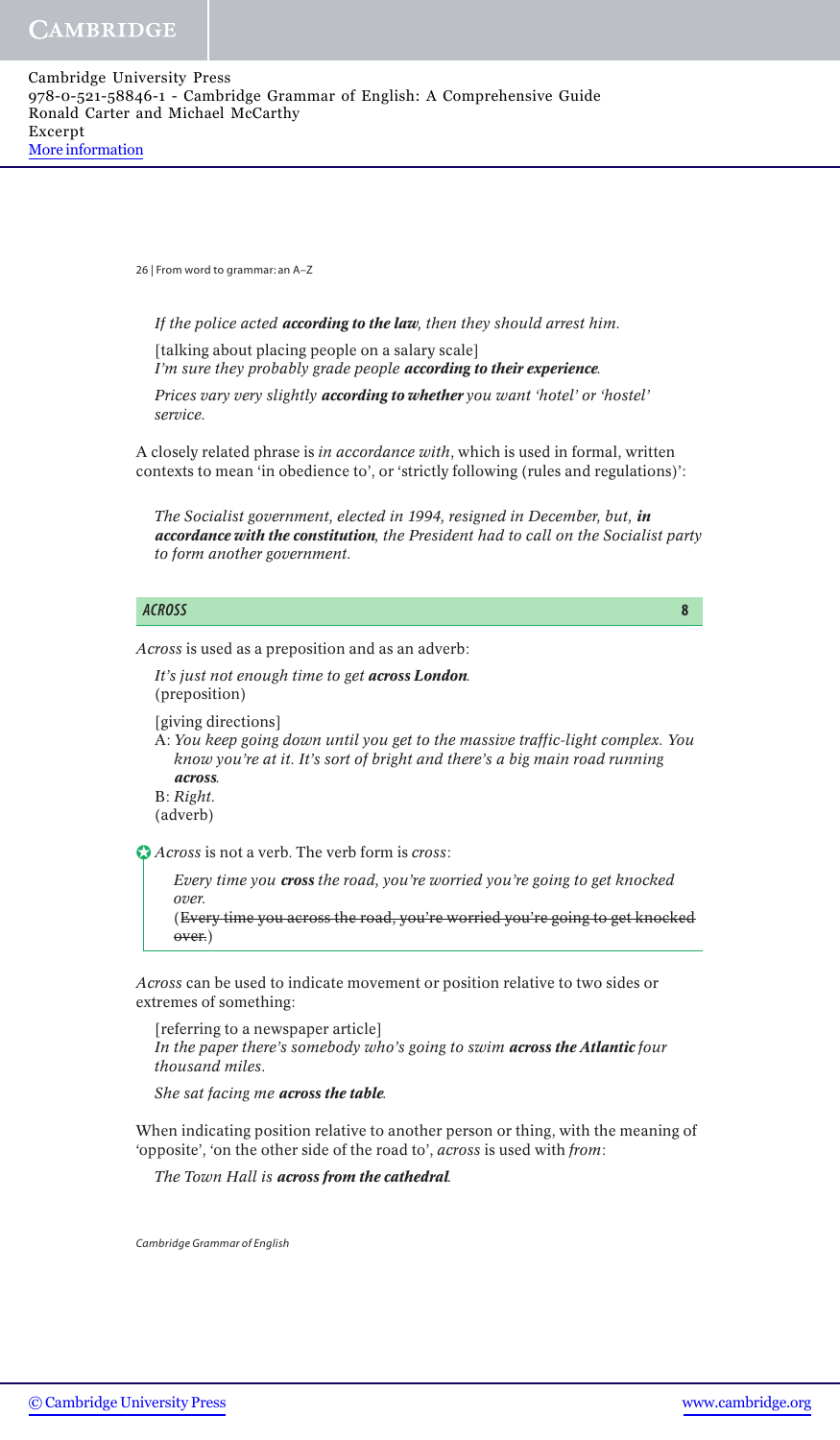*Across* is often used in contexts of comparisons to indicate a range of something: *The researchers carried out a study across 20 countries.*

*Across* is also used to refer to the width or diagonal measurement of something. It follows the unit of measurement:

*First, a copy; he slipped a minidisk into the port, formatted and labelled it. Barely two centimetres across – easy to lose, but easy to hide.*

*Across* is also used to refer to an area in which things are distributed:

*There are other smaller sites, scattered across the Caribbean and even in the Mediterranean.*

*Across***and** *over* **8a**

*Across* and *over* are sometimes interchangeable with little difference in meaning: *She walked on across the bridge in the bitter wind.*

*She put her arm around his waist and led him over the bridge.*

However, when the meaning is 'from side to side' of a surface, *across* is preferred:

*Draw a line across the middle of the page.* (Draw a line over the middle of the page.)

*He glanced at his watch and strode across the room, Julian's dressing-gown flapping around his legs.* (… and strode over the room, …)

# *Across* **and** *through* **<b>8b 8b**

When there is a surrounding environment, movement is usually expressed by *through*, not *across*:

*It's very pretty in the summer walking through the orchards.* (It's very pretty in the summer walking across the orchards.)



# *ACTUAL***,** *ACTUALLY* **9**

✪*Actual* and *actually* refer to whether something is true or factual. They do not refer to time:

*They went into a restaurant … or it was actually a café.*  (it was in fact/in reality a café)

*I'm not really sure about the actual procedure.* (This means 'the right/correct procedure'; if the meaning had been 'the procedure that is used now', the speaker would have said *I'm not really sure about the present/current procedure*, or *I'm not really sure about the procedure now/nowadays*.)

**<sup>1</sup>** 539 Glossary for any unfamiliar terms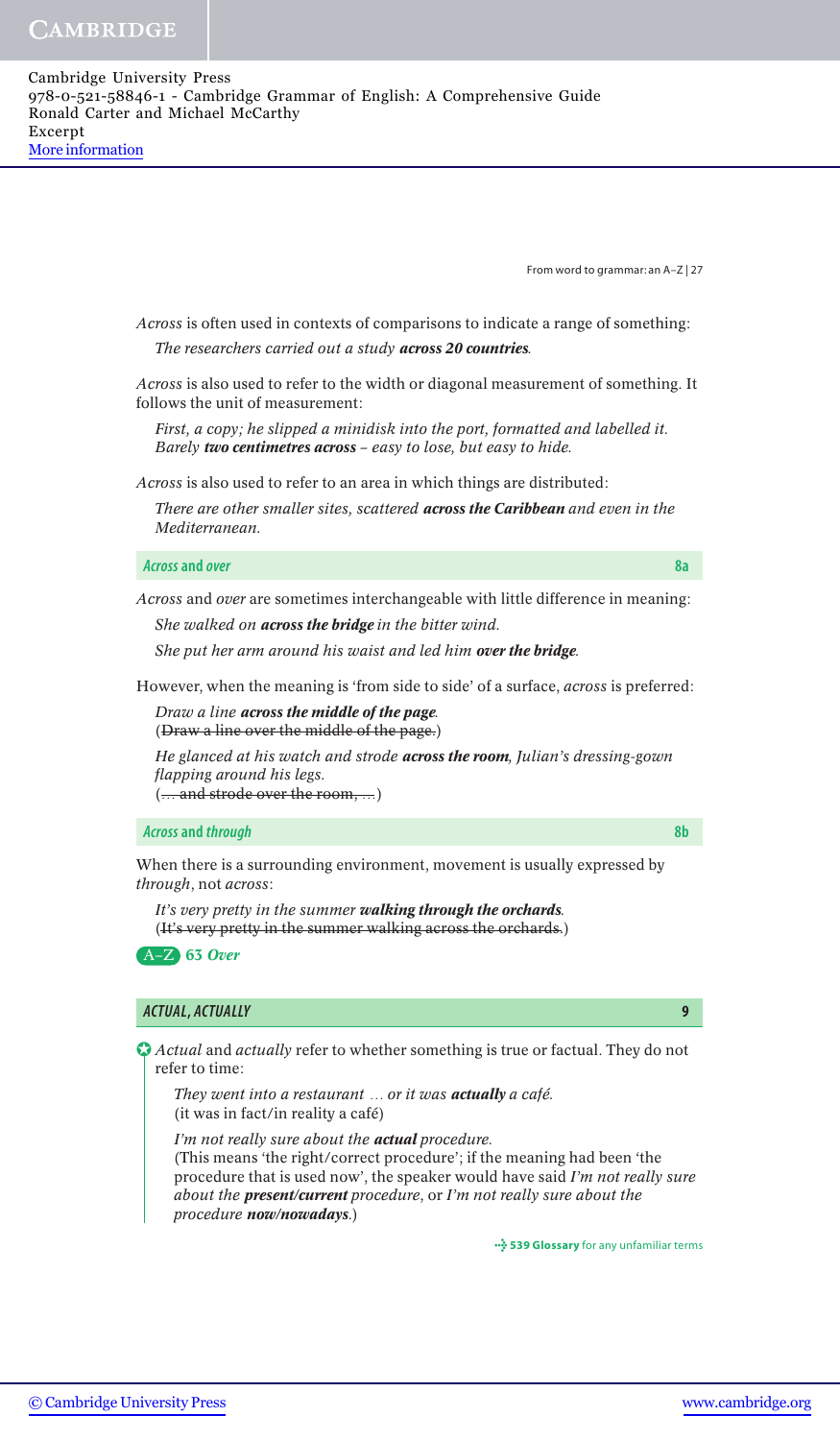*She's actually working for a computer firm.*

(This means something like 'She is in fact working for a computer firm', or 'Surprisingly, she is working for a computer firm', depending on the context; if we mean 'She is at the present time working for a computer firm', we would say *She's working for a computer firm at the moment/(right)now.*)

#### *Actual* **9a**

*Actual* usually has a meaning similar to 'true', 'real', 'precise', 'right/correct' or 'the thing/person itself/himself/herself':

*I couldn't get an appointment for that actual day.*  (that precise/exact day)

*My actual involvement with the project itself was negligible really.*  (my real/true involvement)

[sales assistant (A) talking to a customer in a camera shop] A: *You don't know which model it is, do you?* B: *No, I can look it up. Maybe I'll come in with the actual camera.*  (the camera itself)

A very common expression with *actual* is *in actual fact*, which is an emphatic form of *in fact*:

*But in actual fact, a year ago the situation was the same.*

A–Z 46 *In fact*

#### *Actually* **9b**

*Actually* can often be used emphatically, especially to refer to something which is in sharp contrast with expectations:

*He actually admitted that he enjoyed it.* 

(this was unexpected, not normal behaviour for him)

*There actually is a plant that produces what is known as 'the curry leaf'.*

*The original connection with Dave was actually more through jazz than through folk music.*

*Actually* often implies a contrast between a desirable and an undesirable situation:

*So, here is a practical seminar that actually offers solutions to the challenges women managers face.* 

(implied: in contrast to most other seminars)

*Unlike a blender or liquefier, the juicer actually separates the juice from the pulp.*